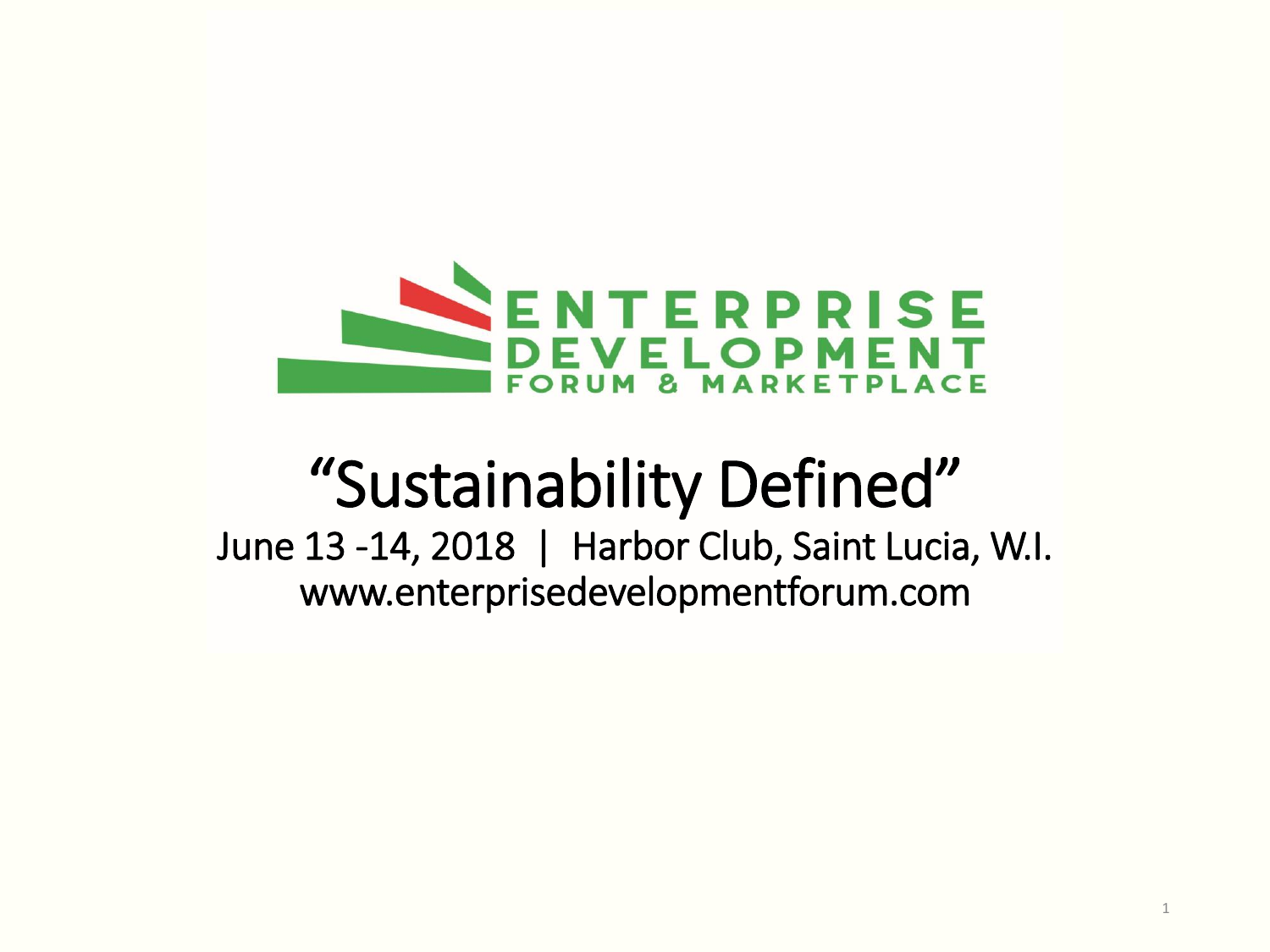

### **BACKGROUND**

The Enterprise Development Forum & Marketplace (EDF&M) is a two-day event comprising of featured speakers, an interactive marketplace component and a youth development competition which will close the activities.

The aim is to foster an energised forum which will provide opportunities for the public and private sectors to network, share ideas and collaborate on various initiatives. This year, the EDF&M is being held under the theme, 'Sustainability Defined'.

The event management committee would like to invite sponsors and exhibitors to be a part of this business development event, scheduled for June 13<sup>th</sup> -14<sup>th</sup> 2018. 75 - 100 attendees anticipated.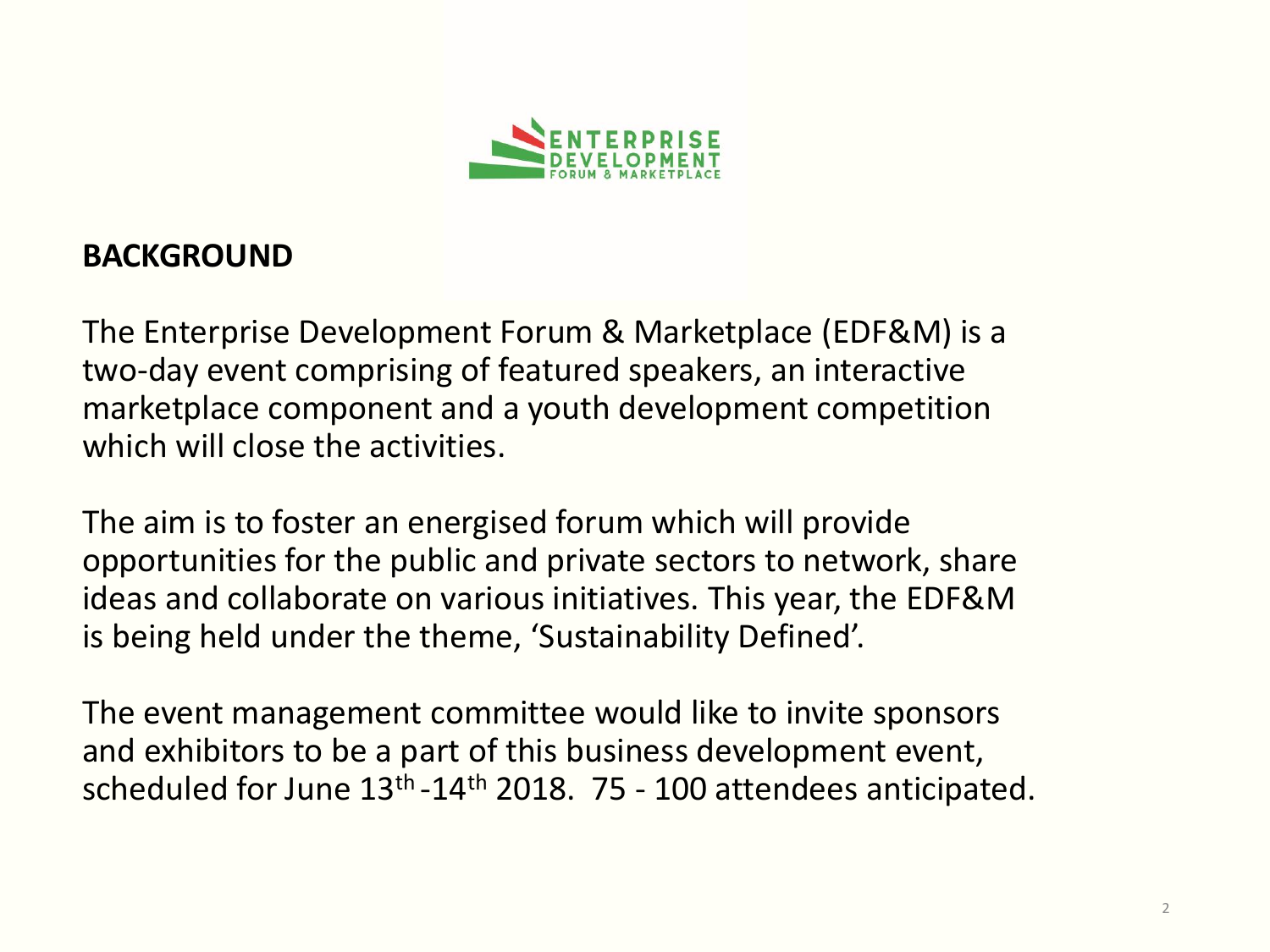

### **TOPIC AREAS**

**Real Estate in Saint Lucia** | The best investments are in the ground! **Construction and Engineering** | The key to effective project development. **Solid Waste Management** | Can emerging technologies be the answer? **Tourism Development** | Unmasking the developer. **The Legal Strategy** | Arbitration and the public. **Energy Conservation** | The truth behind alternative sources. **Financing Matters |** Investment and making the right choice. **Doing Business in Saint Lucia & OECS** | Panel discussion with Saint Lucia Chamber of Commerce, Invest Saint Lucia and the OECS Secretariat. **Youth Development Project** | Recycle business challenge for college students.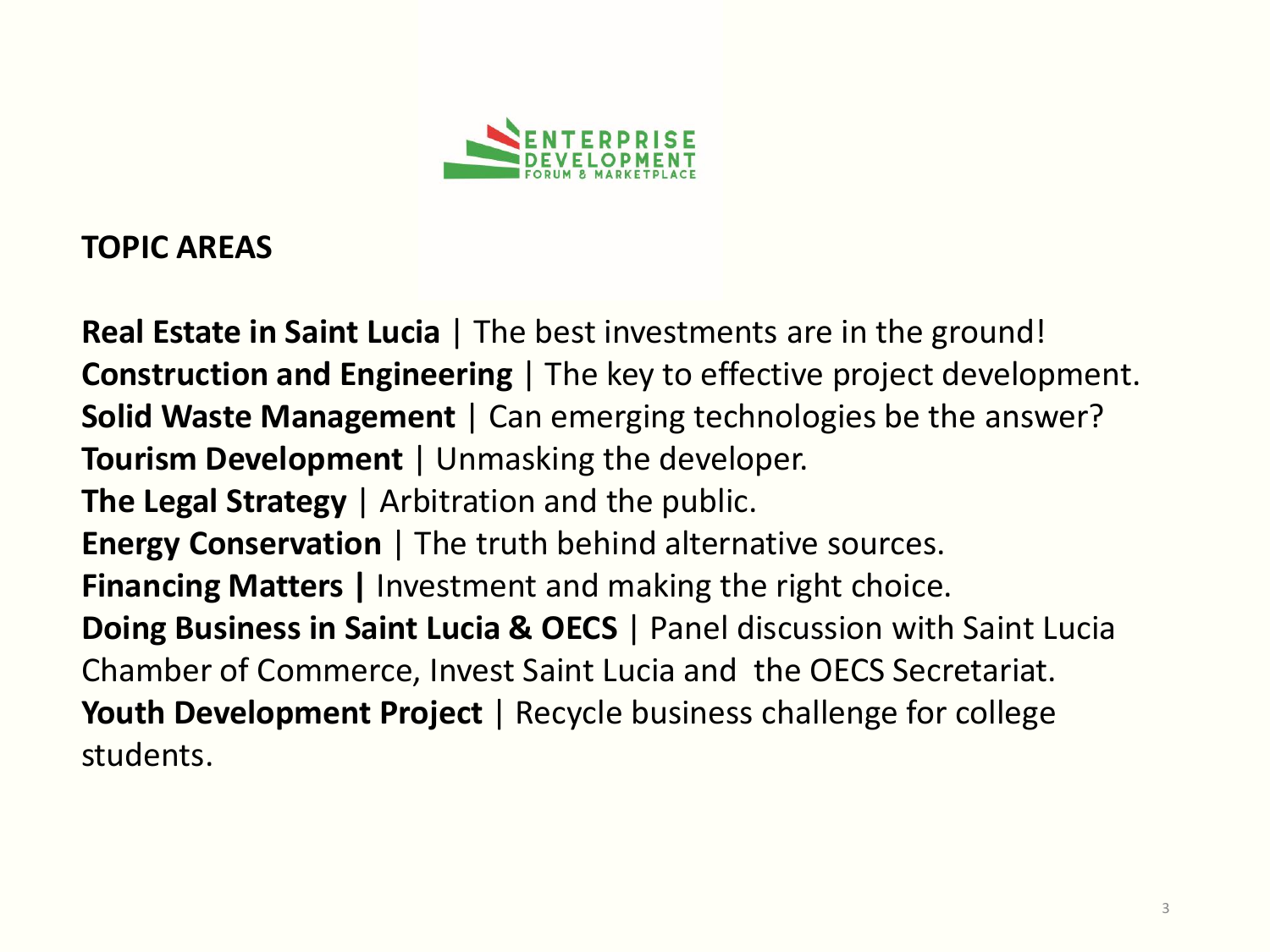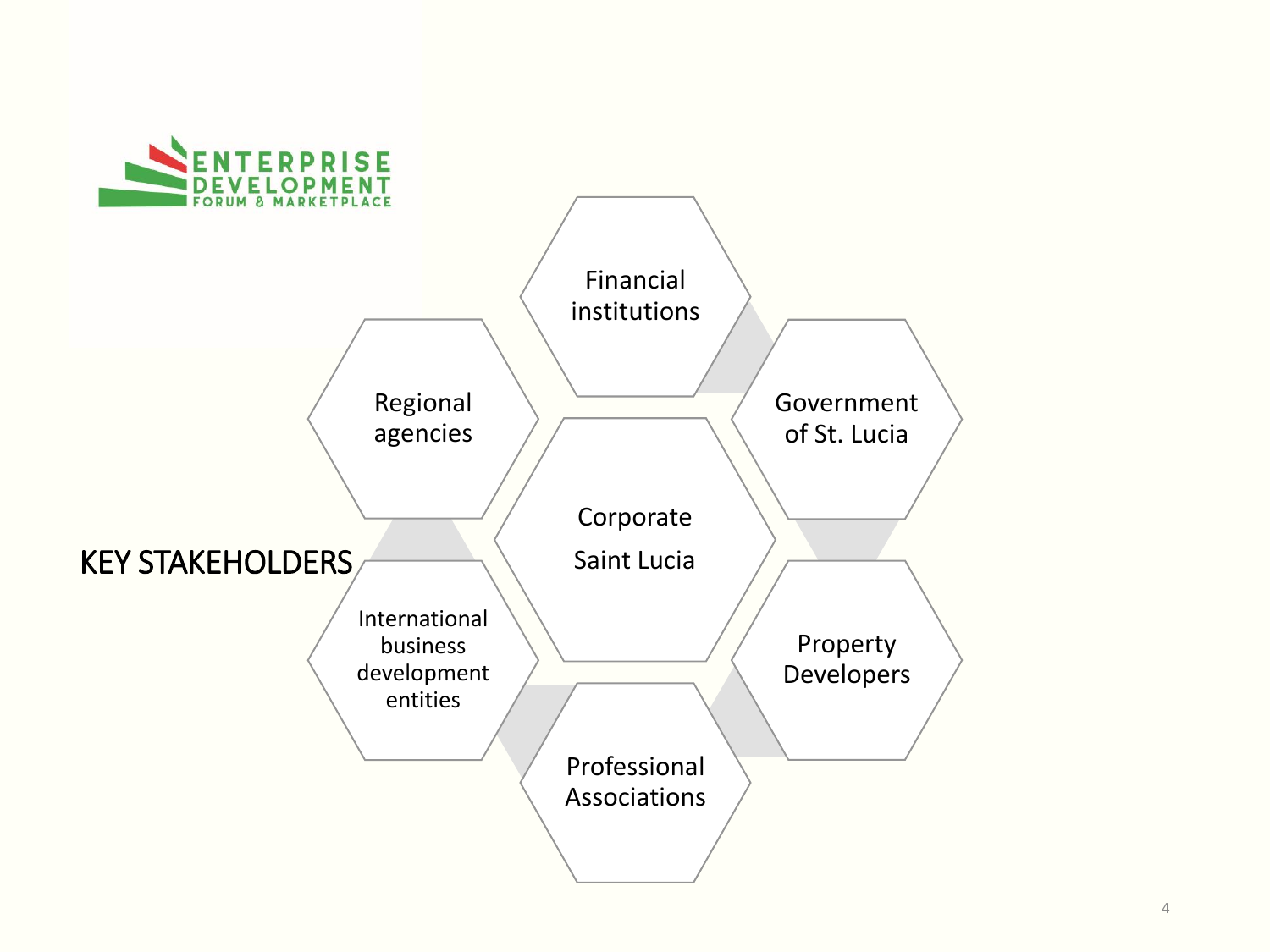

## **SPONSORSHIP (PRESENTING) | XCD\$20,000**

#### **Benefits | before event**

- Name attached to the Conference Title
- Co-branding on ALL conference material and promotions
- Banner ad on the event's website
- Company logo & description on event website with link to company's website
- Five (5) complimentary conference registrations
- Two (2) nights accommodation including breakfast
- Inclusion in press releases & news items
- Social media posts (4). Company to provide content.
- Radio interviews
- Opportunity to be in the Youth Development Competition Judging Panel

- Opportunity to present (45 mins.) on key topic area at conference
- Opportunity to host a breakout session
- Recognition as presenting sponsor on audio visual display
- Airtime for a 30-second spot on convention display
- Live recognition at the conference
- Opportunity to include company collateral in conference bag (provided by sponsor per specifications)
- Exhibitor's booth at the Marketplace
- On-site signage
- Private meeting arrangements and introductions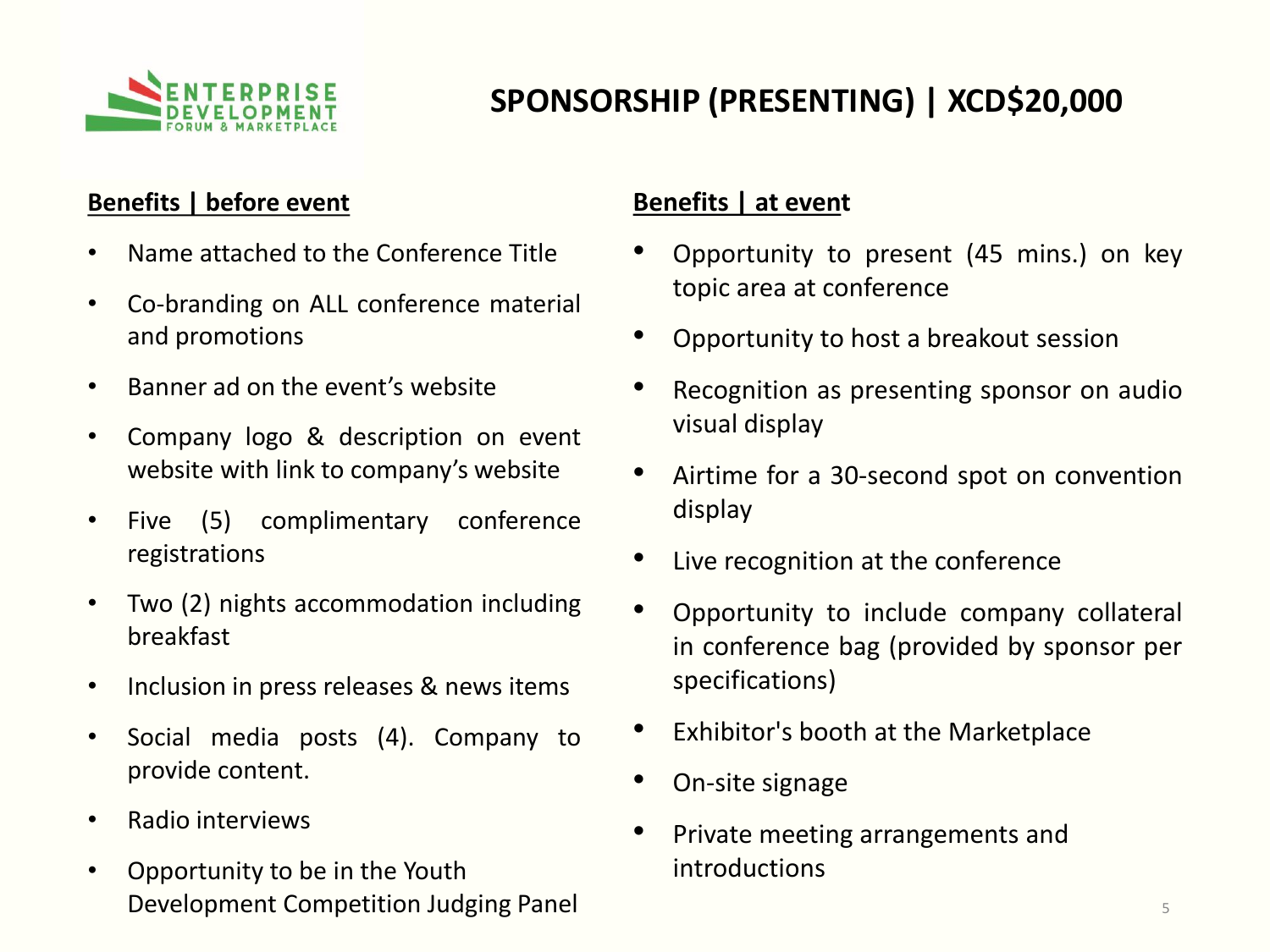

## **SPONSORSHIP (ULTRA PREMIUM) | XCD\$10,000**

#### **Benefits | before event**

- Branding on all conference material & Promotions
- One (1) banner ad on website
- Company logo on conference with link to company website
- FOUR (4) complimentary conference registrations
- Two (2) nights accommodation including breakfast
- Inclusion in press releases and news items
- Social media posts (3). Company to provide content
- Opportunity to be on Youth Development Competition Judging Panel

- Opportunity to present on conference topic – Breakout Session
- Recognition as ultra premium sponsor on audio visual display
- Airtime for two (2) :30 second spots on the conference display
- Live recognition at conference
- Opportunity to include company collateral in conference bag (provided by sponsor per specifications)
- On-site signage
- Exhibitor's booth at marketplace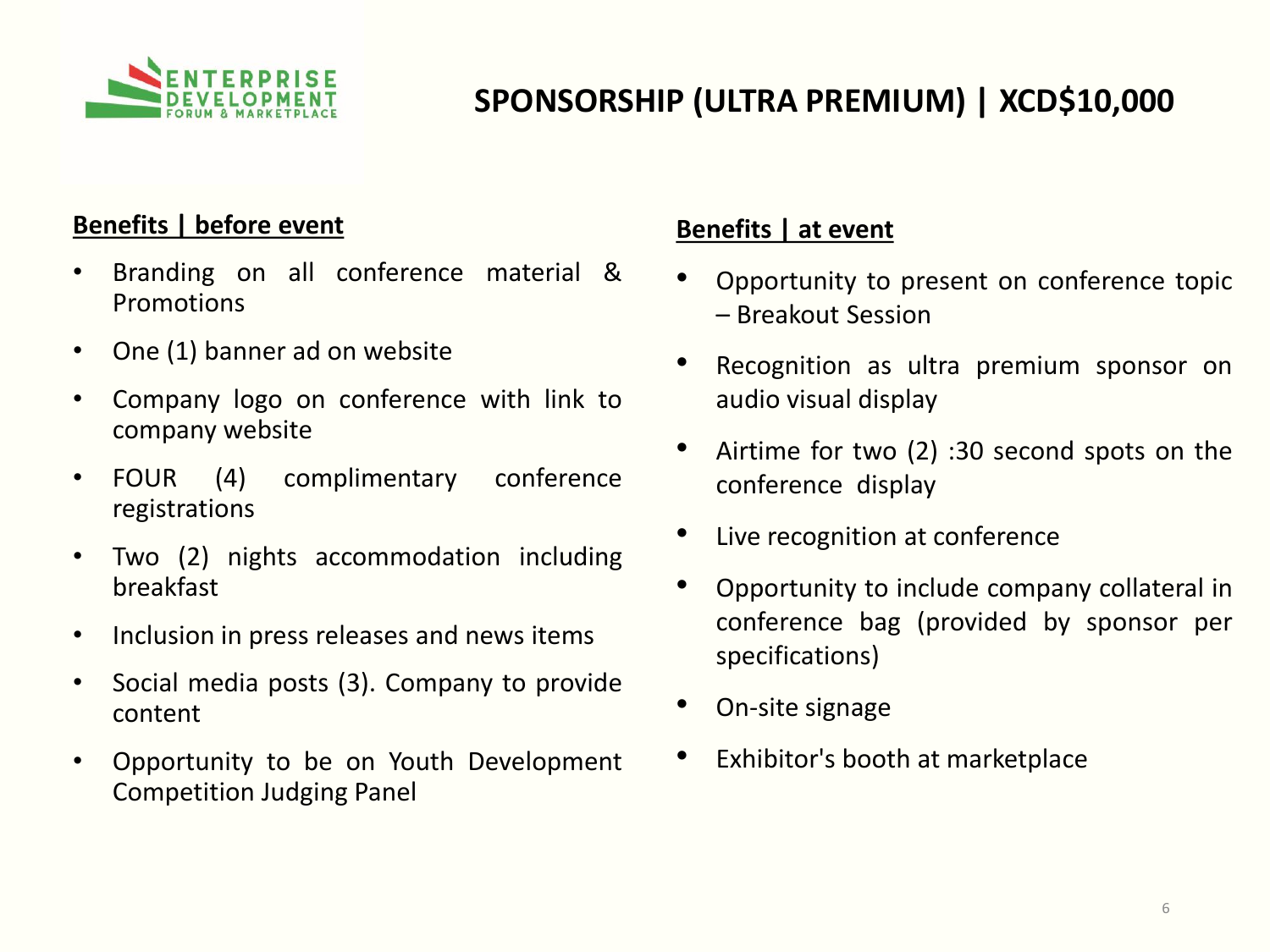

## **SPONSORSHIP (PREMIUM) | XCD\$7,500**

#### **Benefits | before event**

- One (1) banner ad on website
- Branding on select promotional material
- Company logo on conference website with link to company site
- Two (2) complimentary conference registrations
- Inclusion in press releases and news items
- Social media posts (2)
- On-site signage
- Opportunity to be on the Youth Development Competition Judging Panel

- Opportunity to moderate one session during the Conference
- Recognition as premium sponsor on audio visual display
- Airtime for a :30 second spot on the conference display
- Live recognition at conference
- Opportunity to include company collateral in conference bag (provided by sponsor per specifications)
- Exhibitor's booth at marketplace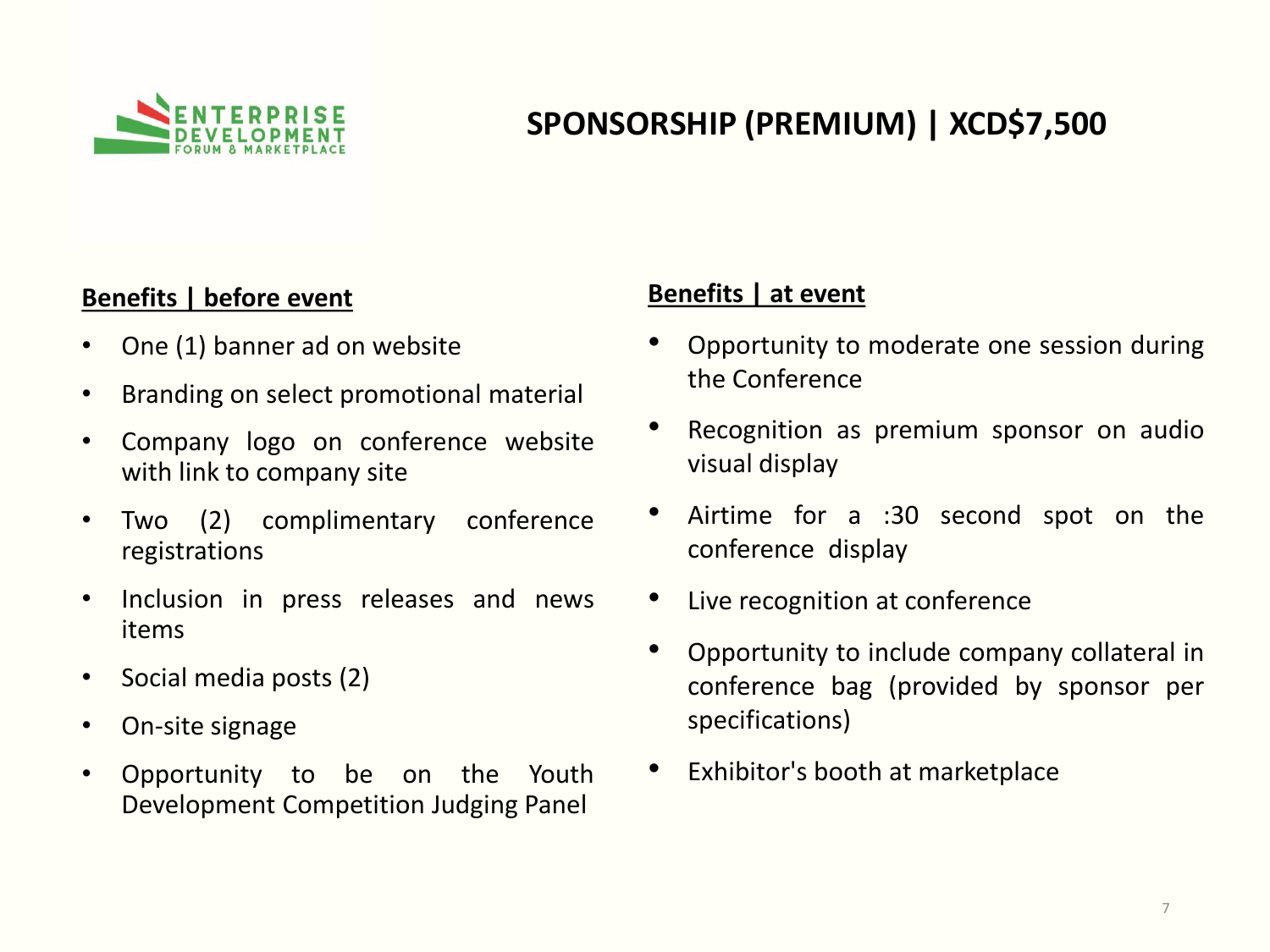

## **SPONSORSHIP (SUPPORTING) | XCD\$5,000**

#### **Benefits | before event**

- One (1) banner ad on website
- Company logo on conference with link to company website
- One (1) complimentary conference registration
- Inclusion in press releases and news items
- Social media posts (2)
- On-site signage

- Recognition as Support Sponsor on audio visual display
- Airtime for a :30 second spot on the conference display
- Live Recognition at the conference
- Opportunity to include company collateral in Conference Bag (provided by sponsor per specifications)
- Exhibitor's booth at Marketplace